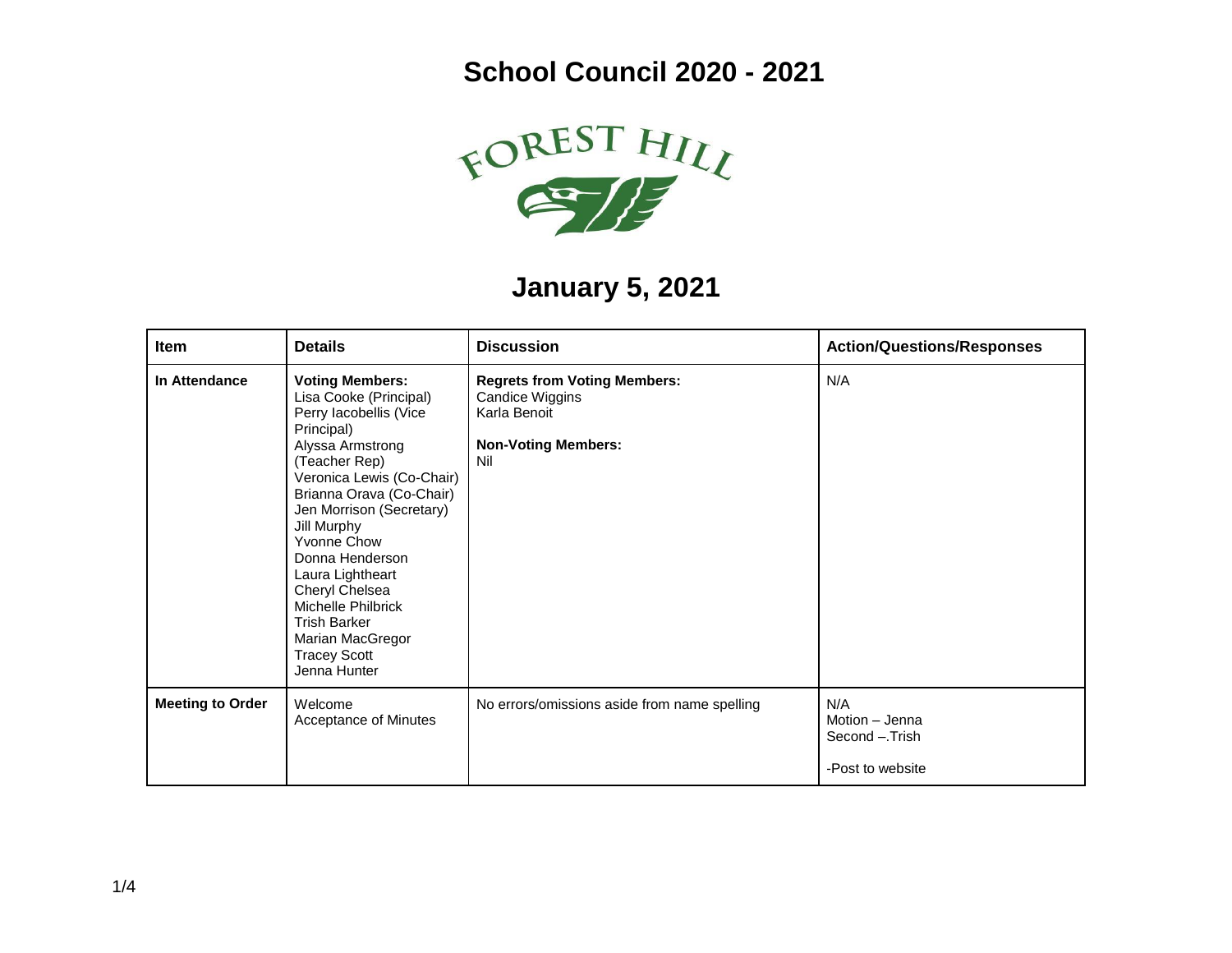| <b>Principal Report</b> | General Updates<br>•Remote learning         | Happy holidays to all on behalf of staff. Remote<br>learning running $4 - 8$ Jan. Over 100 pcs of tech<br>distributed over last two days. Able to accommodate<br>families with internet hub $(6 - 7$ families). Call to<br>students to demonstrate respect and etiquette during<br>school time. Kudos to teachers who have hit the<br>ground running, very thankful for great staff.<br>In terms of resumption of on site learning Monday 11<br>Jan, no notification/direction received so proceeding<br>with plan to resume as scheduled. | Nil<br>On January $7th$ – changed to January<br>25 <sub>th</sub> |
|-------------------------|---------------------------------------------|--------------------------------------------------------------------------------------------------------------------------------------------------------------------------------------------------------------------------------------------------------------------------------------------------------------------------------------------------------------------------------------------------------------------------------------------------------------------------------------------------------------------------------------------|------------------------------------------------------------------|
|                         | •Staffing                                   | Staffing Update. Mrs Mokriy gave birth to healthy<br>baby 15 Dec. Mrs Jones assuming LTO, and Mr<br>Perlanski staying in class but also assuming LTO<br>contract.                                                                                                                                                                                                                                                                                                                                                                          |                                                                  |
|                         | $\bullet$ PD                                | PD. FI literacy training in Dec 20 postponed, moved<br>to 27 Jan. Coding training on hold but informal<br>training occurring with Mrs Morrow.                                                                                                                                                                                                                                                                                                                                                                                              |                                                                  |
|                         | $\bullet$ FI:<br>- Grade 1<br>- Grade $8-9$ | FI. No indication yet of number of students registered<br>for Gr 1, will advise once known. Gr $8 - 9$ , hoping to<br>do an info night/session for general step to HS,<br>voluntary evening slot with all Gr 8 parents outlining<br>process, credits etc.                                                                                                                                                                                                                                                                                  |                                                                  |
| <b>Teacher Report</b>   | <b>Virtual Assemblies</b>                   | Virtual assemblies - combined character and holiday<br>assembly in Nov, a few performances and speeches<br>on character traits. Next one set for Feb.                                                                                                                                                                                                                                                                                                                                                                                      | Nil                                                              |
|                         |                                             | Comment on Gr 8/9 transition - Barrie North FI<br>students will also have opportunity to explore gifted<br>program.                                                                                                                                                                                                                                                                                                                                                                                                                        |                                                                  |
|                         |                                             | Remote learning has had a few setbacks but teachers<br>and students working through it. Scheduling changes<br>anticipated to resolve issues. Parents to contact<br>teachers if required.                                                                                                                                                                                                                                                                                                                                                   |                                                                  |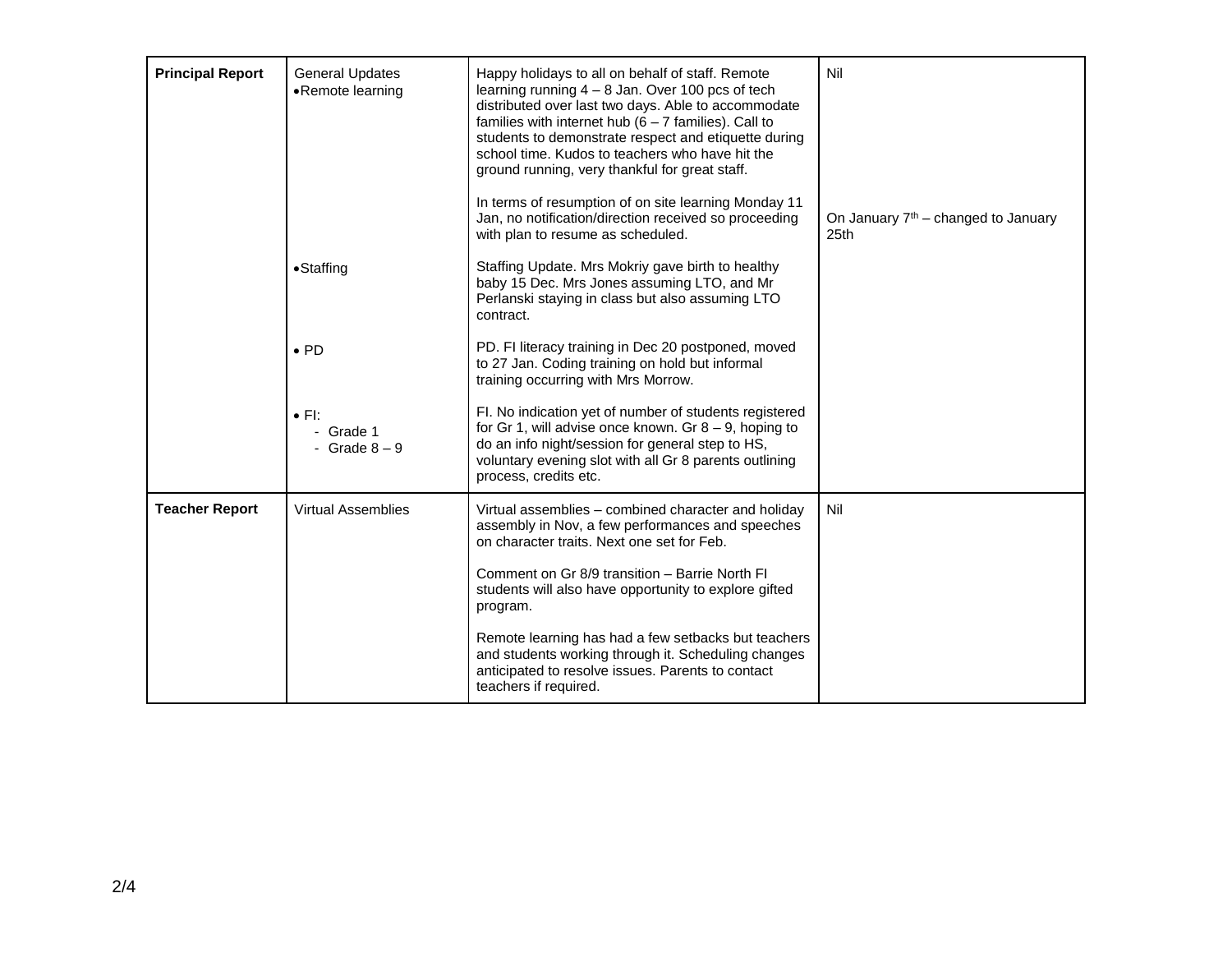| <b>Fundraising</b>      | Chicken on the Run<br>SGF Funds. | Chicken on the Run fundraiser was a success,<br>especially given proximity to holidays. \$3300 orders,<br>school gets 10%.<br>Query regarding ongoing Chicken on the Run<br>fundraiser for asynchronous orders - could be run<br>year round. Could also pick a few key times to run a<br>special promotion. Could do the same with spirit<br>wear, pizza palace. Suggestion met favorably.<br>Spirit wear day at end of Jan, push included in<br>Principal's weekly messages. Newsletters could<br>include reminders and links. Suggestion for pre-<br>holidays (as gifts?) and pre-school start (Aug).<br>SGF Funds. \$53379. Still waiting for quote for<br>classroom (\$30K?). Principal not concerned<br>regarding possible carry over into next year given<br>unique year and COVID restrictions, believes there is<br>justification, and also mentioned possible to decide to<br>purchase items (tech for remote learning etc) as late<br>as June. Seeking ideas. | Marian to reach out to Pizza Palace to<br>see if an ongoing 'Forest Hill' special<br>etc.<br>Lisa to note opportunities for<br>messaging/promotion of fundraisers into<br>newsletters and weekly messages.                                                                                                                        |
|-------------------------|----------------------------------|-------------------------------------------------------------------------------------------------------------------------------------------------------------------------------------------------------------------------------------------------------------------------------------------------------------------------------------------------------------------------------------------------------------------------------------------------------------------------------------------------------------------------------------------------------------------------------------------------------------------------------------------------------------------------------------------------------------------------------------------------------------------------------------------------------------------------------------------------------------------------------------------------------------------------------------------------------------------------|-----------------------------------------------------------------------------------------------------------------------------------------------------------------------------------------------------------------------------------------------------------------------------------------------------------------------------------|
|                         |                                  | Discussion on Watermelon Works, could purchase<br>additional copies of this resource based on teacher<br>requirements out of basic budget or council could<br>contribute, would be open for discussion. Current<br>delay is due to incorporation into French literacy<br>training (Watermelon Works will be 'showcased' at<br>that training session). A few council members<br>frustrated at lack of progress for implementation. Mrs<br>Woodhouse-MacKay currently using the one set that<br>council purchased. Currently problematic to<br>incorporate as training for teachers is paused until<br>after the lockdown. Principal can promote to staff but<br>need immediate use of the resource for the promotion<br>to be effective.                                                                                                                                                                                                                                 | Trish and Lisa to connect to enable<br>Board approval of promotion of the<br>Watermelon Works resource.<br>Purchase of additional sets -<br>requirements for which components are<br>desired/applicable to various grade<br>levels etc. Lisa will research and come<br>back to council once she is able to<br>connect with staff. |
| <b>PRO Grant</b>        | Parents Reaching Out             | A WhatsApp meeting planned for Thu 7 Jan, deadline<br>to Board regarding intentions in Feb 21. Additional<br>invitees welcome.<br>Suggestion for focus on dyslexia resources?                                                                                                                                                                                                                                                                                                                                                                                                                                                                                                                                                                                                                                                                                                                                                                                           | Tracey to look into criteria regarding<br>dyslexia suggestion.                                                                                                                                                                                                                                                                    |
| <b>Question/Inquiry</b> | Nil                              |                                                                                                                                                                                                                                                                                                                                                                                                                                                                                                                                                                                                                                                                                                                                                                                                                                                                                                                                                                         |                                                                                                                                                                                                                                                                                                                                   |